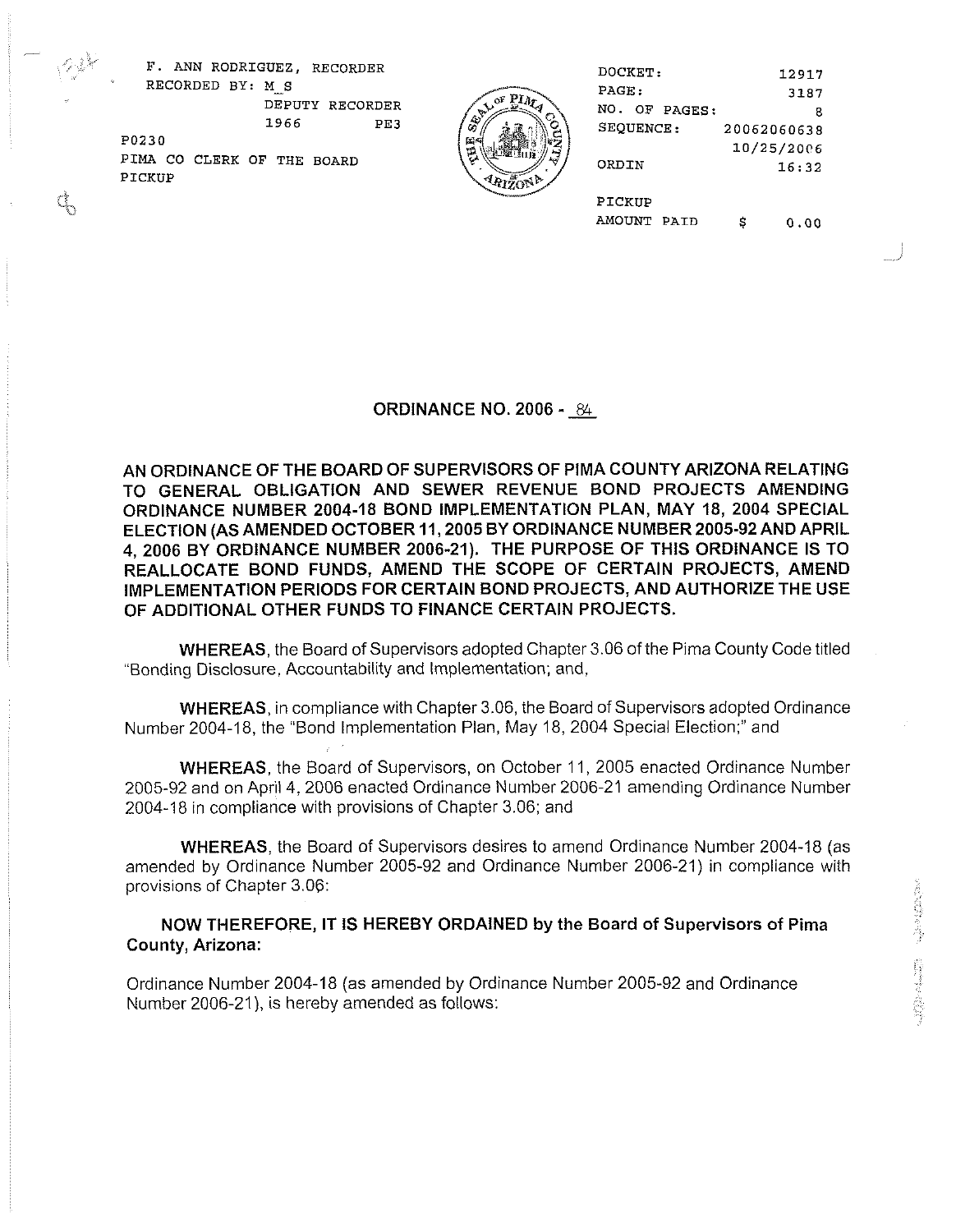## Bond Implementation Plan May **18, 2004** Special Election

# Question No. 2 - Public Health and Community Facilities

## **2.8** Amado Food Bank Kitchen

Location: 28720 South Nogales Highway, Sopori, Arizona

Scope: Construct an addition to the Amado Food Bank. This addition will be approximately 3,800 square feet in area and will provide a commercial kitchen, multipurpose rooms for dining, meetings, programs and other community uses as well as public restrooms. This project is the second phase of development planned forthis facility. Phase One, consisting of the food bank distribution facility, was constructed in 2001. Design for Phase Two has been completed.

Benefits: This addition will allow the food bank to expand its services to include preparation and distribution of meals to its clients. This facility will also provide space for a variety of community programming. This project will benefit lower income residents of southern Pima County, in the Lakeside - Sopori - Amado area.

Cost: \$300,000

Other Funding: None-identified at this time \$180,000

Project Duration: Planning at 6 to 8 months, Design at 7 to 9 months, and Construction at 15 to 18 months.

Implementation Period: 2, 3, 4

Project Management: Pima County Facilities Management

Future Operating and Maintenance Costs: Minimal for the County since the facility will be operated by a nonprofit food bank.

Question No. 4 - Parks and Recreational Facilities

## **4.14** Los Morteros Preservation

Location: In Marana, on the west side of the Santa Cruz River near Point of the Mountain, between Silverbell and Coachline Roads.

Scope: Development of public access, preservation planning, and interpretation for the Countyowned prehistoric and historic cultural resources at Los Morteros.

Benefits: Los Morteros is a significant place of many different human occupations and uses which provide a unique opportunity to interpret the different cultural traditions that shaped our region. It is the location of a major Hohokam village occupied between AD 850 and 1300 that contains a ballcourt, pithouses, adobe-walled compounds, human burials, and numerous features and artifacts. It is the location of the Anza expedition Llano del Azotado campsite of October 27, 1775. In addition, the Ruelas and Maish historic homesteads, and the 19th Century Butterfield stage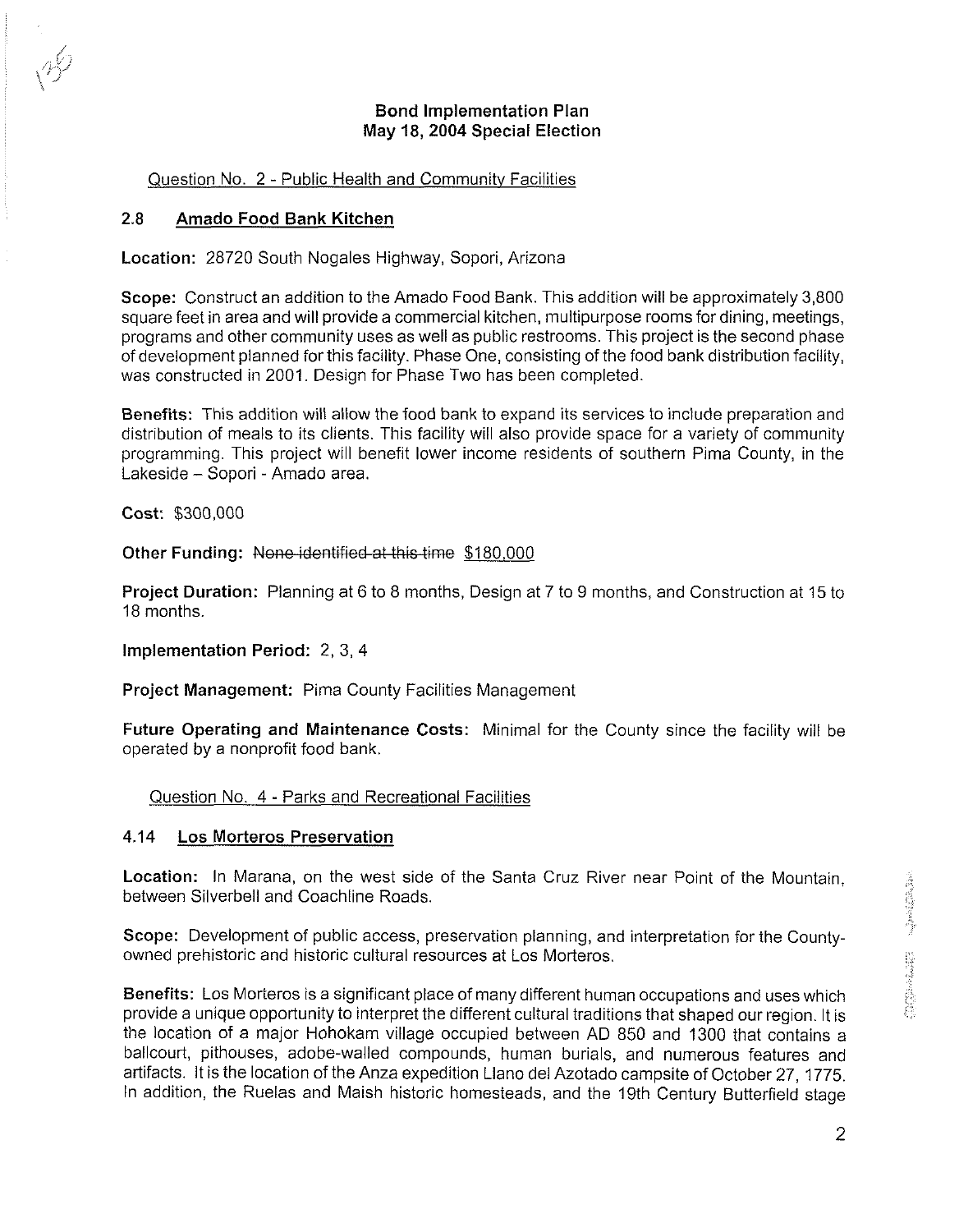station at Point of the Mountain are also situated at Los Morteros. Nearby was a historic early 20th Century Yaqui settlement. Bond funds (CA-32) from 1997 have been used to acquire the core of this site, and adjacent parcels are in negotiation for inclusion. This project will preserve these cultural assets and make Los Morteros accessible to all residents of Pima County and visitors. Access and interpretation will provide the public with an excellent heritage education opportunity. There are few remaining places that offer the opportunity to interpret these cultural values at one location. Los Morteros is one of those rare places.

 $Cost:$  \$100,000 \$250,000, with Planning/Design being \$21,000, Construction being \$74,500 \$224.500, and Other being \$4,500.

Bond Funding: \$100,000 \$250,000

Other Funding: None identified at this time

Project Duration: Planning at 11 to 15 months, Design at 11 to 15 months, and Construction at 9 to 18 months.

Implementation Period: 1, 2, 3

**Project Management:** Pima County Cultural Resources and Historic Preservation Office/Pima County Natural Resources, Parks and Recreation Department.

Future Operating and Maintenance Costs: Minimal costs; Pima County.

#### **4.31 Northside Community Park Center**

Location: This project will be located on the City of Tucson's north side and will serve an area of the community with a shortage of park facilities as defined in the City of Tucson Parks and Recreation Strategic Service Plan 2013.

Scope: This project includes land acquisition and initial development of a Community Park the design and construction of a new Community Center to serve north side residents. The design of the park community center will be determined through a public participation process and in accordance with Community Park standards. The new facility will be developed on land purchased by the County, pursuant to Project 4.26, which is part of the Rillito Racetrack/Park.

Benefits: This project will provide park recreational facilities for residents living in an area of the City of Tucson with a shortage of parks and recreational facilities. This project will address the community's need for parks and recreational facilities as identified in the City of Tucson Parks and Recreation Strategic Service Plan 2013.

Cost: \$5,500,000, with Planning/Design being \$150,000 \$800,000, Construction being \$750,000 community s need for parks and recreational facilities as identified in the City of Tucson Parks and<br>Recreation Strategic Service Plan 2013.<br>Cost: \$5,500,000, with Planning/Design being \$150,000 \$800,000, Construction bein

#### Bond Funding: \$5,500,000

Other Funding: None identified at this time. The City of Tucson will pursue other revenue sources, including Arizona Heritage Funds.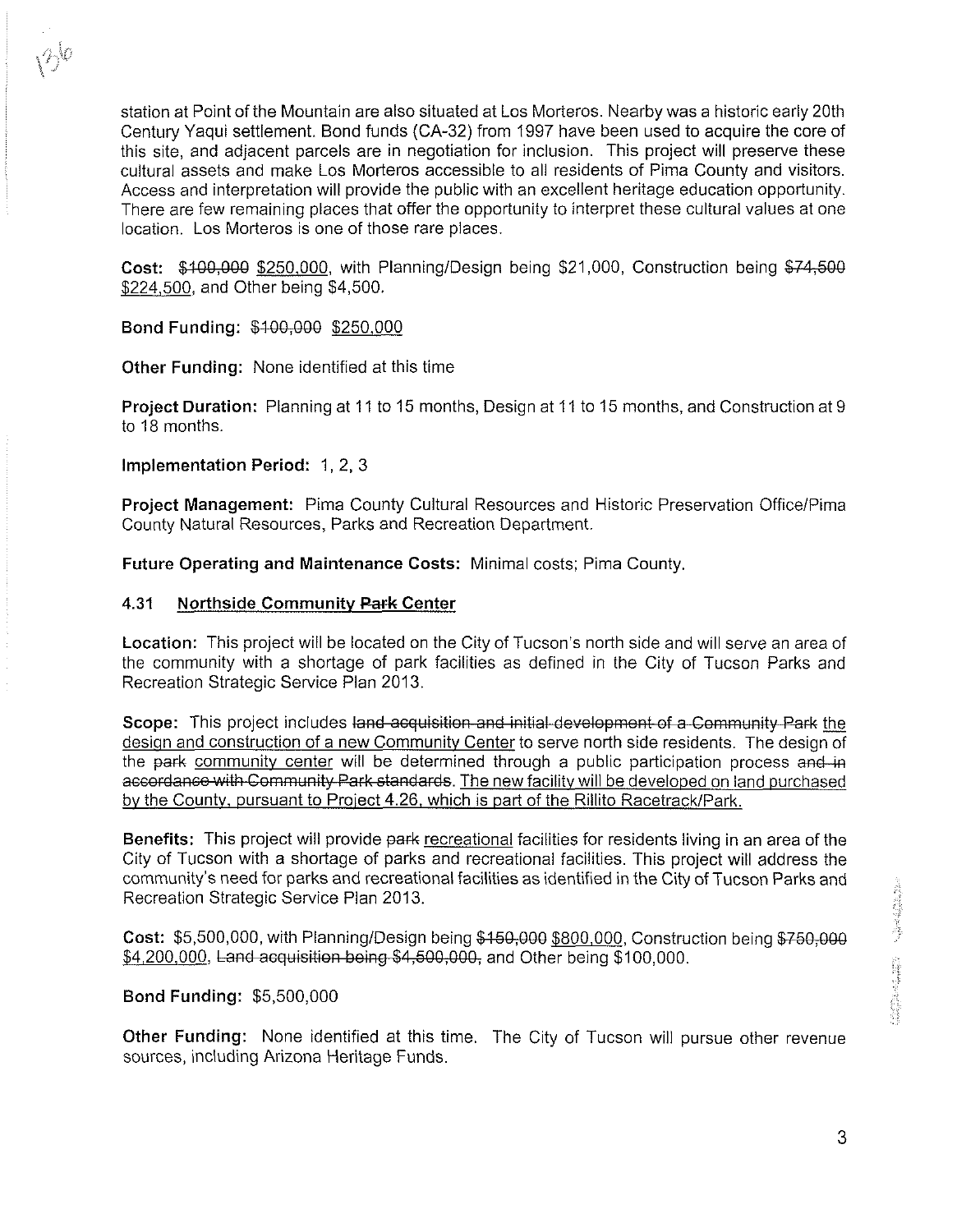Project Duration: <del>Land Acquisition Phase will require 1</del>0 to 12-months.- Planning, Design and<br>Procurement Phases will require 10 to 12 months. Construction will require another 10 to<br>12 15 to 18 months. To minimize the im Procurement Phases will require <del>10 to 12</del> <u>13 to 15</u> months. Construction will require another 1<br>12 <u>15 to 18</u> months. <del>To minimize the impact of increasing land cost, the Land Acquisition Phas</del>

#### Implementation Period: 1, 2, 3

Project Management: The City of Tucson will manage the project, pursuant to an intergovernmental agreement with Pima County.

and Acquisition Phase will require 10 to 12 months- Planning, Design and<br>
will require 40-6-42 <u>13 to 15</u> months. Construction will require another 10 to<br>
To minimize the impact of increasing land cost, the Land Acquisitio Future Operating and Maintenance Costs: The City of Tucson will own and operate the completed project. The additional annual operation and maintenance cost for this project is estimated to be \$220,000. This cost will be funded through the City of Tucson Operating Budget - General Fund.

### **4.35** Arrovo Chico Wash Improvements

Location: This project is located along the Arroyo Chico Wash from Country Club Road to Campbell Avenue.

Scope: This project will address riparian and recreational features along the Arroyo Chico urban watercourse, includinq land acquisition.

Benefits: Development of these improvements will address the community's need for trails, connectivity and a growing, more complete urban pathway system, as identified in the City of Tucson Parks and Recreation Strategic Service Plan 2013 and the Eastern Pima County Trails System Masterplan. Open space, trails and natural resource parks are important elements of the voter-approved City of Tucson General Plan. **Benefits:** Development of these improvements will address the community's need for trails,<br>connectivity and a growing, more complete urban pathway system, as identified in the City of<br>Tucson Parks and Recreation Strategic

Cost: \$1,000,000, with Planning/Design being \$450,000 \$100,000, Land Acquisition being \$700,000, Construction being \$750,000 \$100,000, and Other being \$100,000.

#### Bond Funding: \$1,000,000

being pursued by the City of Tucson. The City of Tucson will seek other funding, including Arizona Heritage Funds and Reqional Transportation Authority funds. Pima County will lend such support as it can to City of Tucson in securing other funding.

Project Duration: Planning, Design and Procurement Phases will require 10 to 12 months. Construction will require another 10 to 12 months.

Implementation Period: 2, 3, 4

Froject Duration: Planning, Design and Procurement Phases will require 10 to 12 months.<br>
Construction will require another 10 to 12 months.<br>
Implementation Period: 2, 3, 4<br>
Project Management: The City of Tucson will manag

Future Operating and Maintenance Costs: The City of Tucson will own and operate the completed project. The additional annual operation and maintenance cost for this project is estimated to be \$12,000. This cost will be funded through the City of Tucson Operating Budget -<br>General Fund.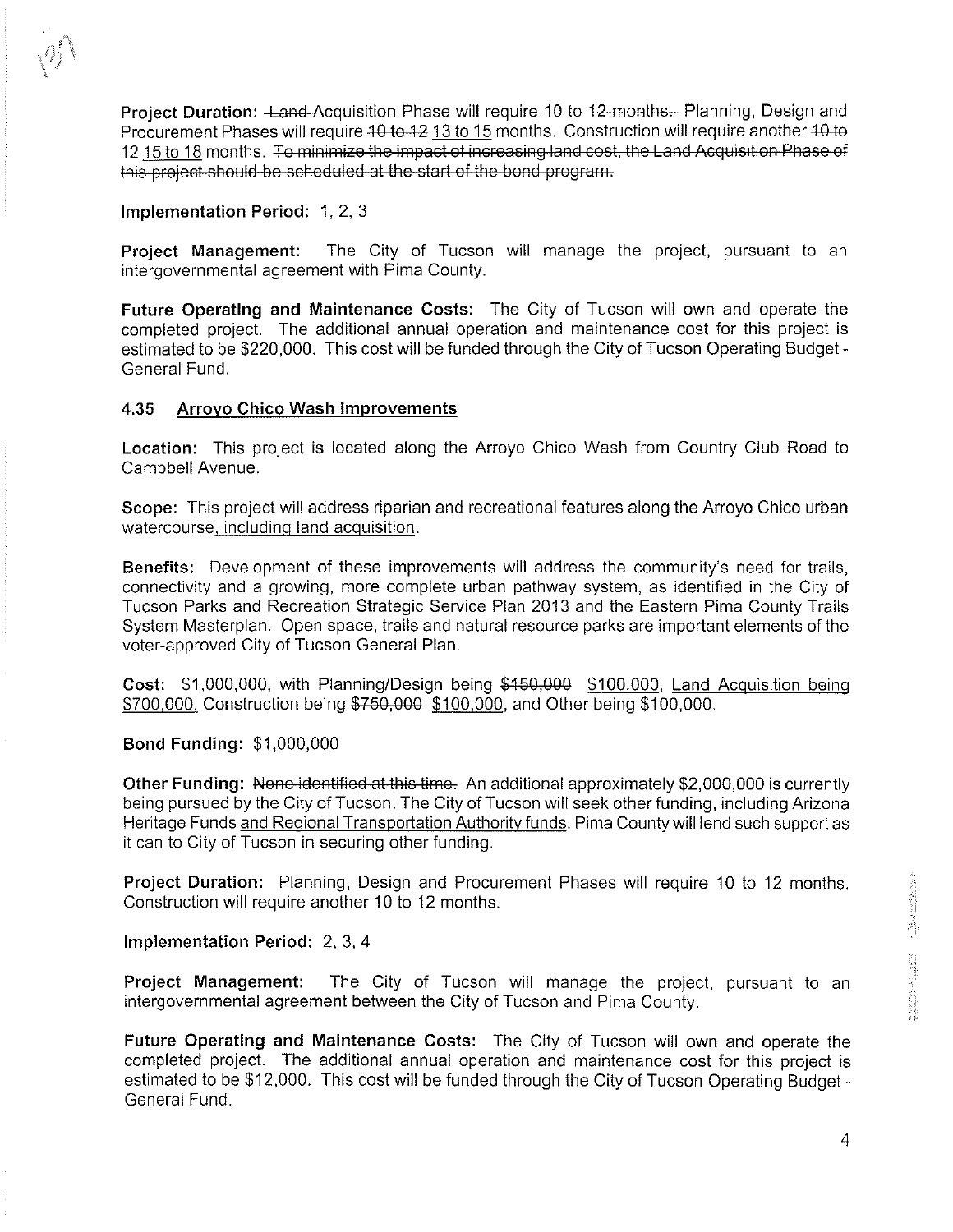# **4.36** Atterbury Wash Sanctuarv Land Acquisition and Expansion

Location: This project is located in southeast Tucson along the Atterbury Wash, north of Lincoln Park.

Scope: This project is the proposed acquisition of land to preserve and protect an important riparian area and existing wildlife corridor along the Atterbury Wash. The project, which expands an existing sanctuary, will also provide the opportunity for the development of some passive recreation amenities.

Benefits: Trails are an important part of our heritage. The ancient Hohokam people walked along the major streams that drain the surrounding mountains to hunt game and trade with distant villages. Today, these greenways provide hikers and urban walkers with the same connectivity. Additionally, this project will help preserve and protect wildlife that uses the Atterbury Wash. This project will address the community's need for trails, connectivity and a growing, more complete urban pathway system, as identified in the City of Tucson Parks and Recreation Strategic Service Plan 2013 and the Eastern Pima County Trails System Masterplan. Open space, trails and natural resource parks are important elements of the voter-approved City of Tucson General Plan.

**Cost: \$2,000,000 \$1,200,000, with Land acquisition being \$4,000,000 \$200,000, Planning/Design** being \$300,000, Construction being \$500,000, and Other being \$200,000.

#### Bond Funding: \$2,000,000 \$1,200,000

Other Funding: None identified at this time. The City will seek other revenue sources, including Arizona Heritage Funds. Pima County will lend such support as it can to City of Tucson in securing other funding.

Project Duration: Land Acquisition Phase will require 10 to 12 months. Planning, Design and Procurement Phases will require 10 to 12 months. Construction will require another 10 to 12 months. To minimize the impact of increasing land cost, the Land Acquisition Phase of this project should be scheduled at the start of the bond program.

#### Implementation Period: 3, 4, 5

Project Management: The City of Tucson will manage acquisition, design and construction of the project, with an intergovernmental agreement between the City of Tucson and Pima County.

Future Operating and Maintenance Costs: The City of Tucson will own and operate the completed project. The additional annual operation and maintenance cost for this project is estimated to be \$12,000. This cost will be funded through the City of Tucson Operating Budget -<br>General Fund.

## **4.37** Pantano River Park

Location: This project is located along the east bank of the Pantano River from 22nd Street to Michael Perry Park, just south of Golf Links Road.

Scope: This project is the design and construction of a major segment of the Pantano River Park on the east bank of the Pantano Wash. The design will provide for trail development and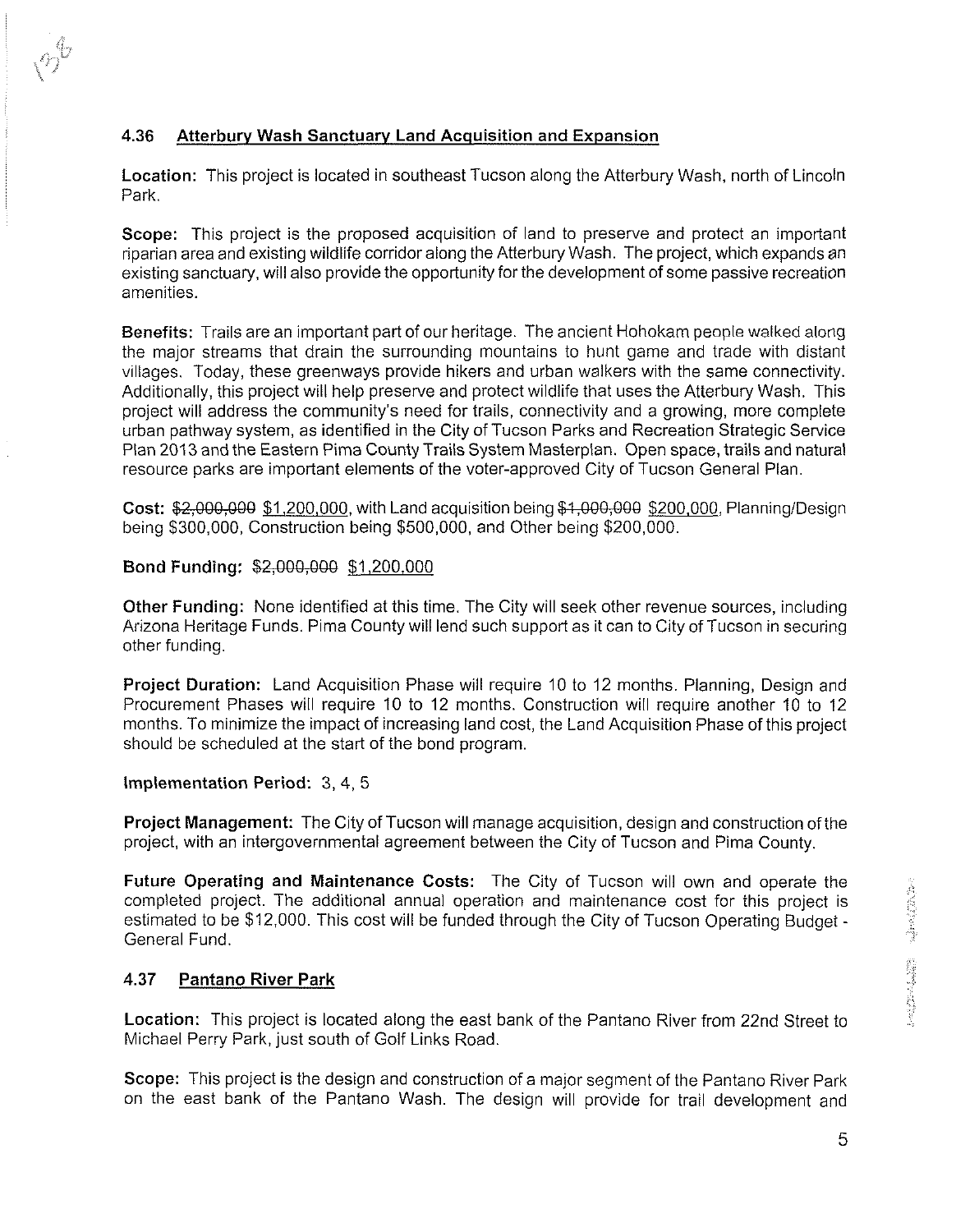incorporate a commemorative tree-planting area in partnership with Trees for Tucson, and a children's memorial qarden.

Benefits: This project is the result of a community-driven planning effort, which resulted in a Concept Plan to develop this segment of the river park. The project is a coordinated effort between the City of Tucson, Pima County and Trees for Tucson and will benefit the users of the river park system. This project will address the community's need for enhanced trails, connectivity and continued development of the urban pathway system, as identified in the City of Tucson Parks and Recreation Strategic Service Plan 2013 and the Eastern Pima County Trails System Masterplan. Open space, trails and natural resource parks are important elements of the voter-approved City of Tucson General Plan. ncorporate a commemorative tree-planting area in pertnership with Trees for Tucson<u>, and a children's memorial garden</u>.<br> **Benefits:** This project is the result of a community-driven planning effort, which resulted in a Gon

Cost: \$2,700,000 \$3,550,000, with Planning/Design being \$405,000, Construction being \$2,025,000 \$2,875,000, and Other being \$270,000.

Bond Funding: \$2,700,000 \$3,500,000

lend such support as it can to City of Tucson in securing other funding. \$50,000 from the City of Tucson.

Project Duration: Planning, Design and Procurement Phases will require 10 to 12 months. Construction will require another 10 to 12 months.

Implementation Period: 1, 2, 3

**Project Management:** The City of Tueson Pima County will manage the project, pursuant to an intergovernmental agreement between the City of Tucson and Pima County.

Future Operating and Maintenance Costs: The City of Tucson will own and operate the completed project. The additional annual operation and maintenance cost for this project is estimated to be \$15,000. This cost will be funded through the City of Tucson Operating Budget - General Fund. Volunteers will be utilized to help maintain the park.

Question No. 6 - Sewer Svstem Revenue Bonds

#### **6.3** Santa Cruz Interceptor, Prince to Franklin

Location: Located along the easterly bank of the Santa Cruz River, from downtown near Franklin Street northerly to Prince Road for a total of approximately 19,000 linear feet.

Scope: Construct a new, large diameter (66-inch and 72-inch) gravity interceptor sewer north from Location: Located along the easterly bank of the Santa Cruz River, from downtown near Franklin<br>Street northerly to Prince Road for a total of approximately 19,000 linear feet.<br>Scope: Construct a new, large diameter (66-inc interceptor tributary to the Roger Road WWTP. A section of the interceptor, between Grant Road and Miracle Mile (Phase I), has been constructed in conjunction with a Flood Control bank stabilization project. This bond project provides for the installation of Phase II, approximately 11,000 linear feet, and Phase Ill, approximately 8,000 linear feet, and the associated construction administration.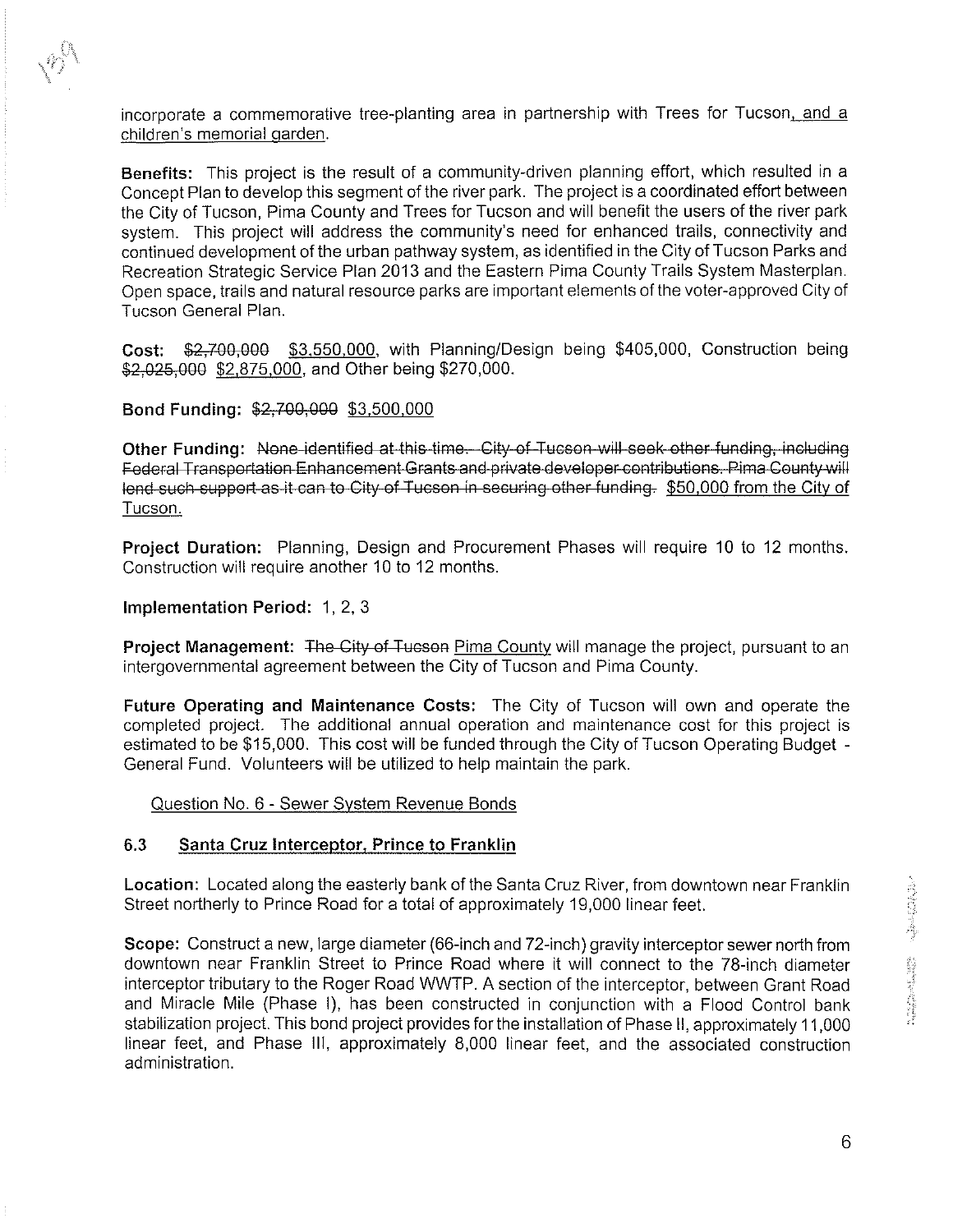Benefits: This project was identified in the 1990 Facility Plan. The 1997 Bond Authorization **Benefits:** This project was identified in the 1990 Facility Plan. The 1997-Bond-Authorization provided \$3,000,000 (of-which-\$434,396 has been spent to date) for design-and-right-of-way<br>equisition-only. The Construction of Outfall Interceptor and provide needed conveyance capacity for future flows originating in the south and southeast areas of the metropolitan service area including Rio Nuevo. **Benefits:** This project was identified in the 1990 Facility Plan. The 4997-Bond-Authorization provide hereafted \$2,000,000-(ef-wish-\$434,398-has been specific the date) for classical methods for each priority of the proje

Cost: For the remaining Phases II & III of the Project, the total costs are now estimated at <u>cost. To the remaining I hases in on the Frielect, the total costs are now estimated at</u><br>\$39,500,000 \$28,000,000, with Administration being \$560,000, Design being \$534,396 <u>\$140,000</u>, Right-of-Way being \$2,565,604 \$180,000, and Construction being \$24,340,000 \$39,180,000.

### Bond Funding: \$25,000,000

been expenditures of \$434,396 of the planned \$534,396 for design and \$2,565,604 will be expended for right of way. \$14,500,000 from System Development Funds.

Project Duration: Right-of-way negotiations are currently underway. Right-of-way is accomplished concurrently with Planning and any needed design modifications, with Design at 6 to 12 months, Right-of-way at 12 to 24 months, and Construction at 33 to 48 months.

Implementation Period: 1, 2, 3

Project Management: Pima County Wastewater Management Department

Future Operating and Maintenance Costs: In the first year after construction, operating and maintenance costs are under warranty. After that period, the operating and maintenance costs would be approximately \$2,000 per mile annually, or \$8,000 for the entire 4-mile reach. The costs are paid for from Wastewater Management's budget, which is funded by user fees.

## **6.10** New Marana Wastewater Treatment Plant (WWTP) Expansion

Location: East of Trico Road and North of Marana Road near the Santa Cruz River

Scope: This project provides an expansion of the existing Marana WWTP, including acquisition of propertv for the required setbacks, to provide capacity for the growth in the area, as well as produce effluent reclaimed water-for reuse and/or recharge.

Benefits: Expanding population in the Marana WWTP service area necessitates increased wastewater treatment capacity. Wastewater flows are rapidly increasing. In cooperation with the Town of Marana, a 208 Plan was developed for the entire Marana sewer system, which includes utilizing the existing WWTF's site for an expanded treatment facility for the Northwest Marana area. The \$2 million from the 1997 Bond Authorization originally envisioned the relocation and construction of a much smaller facility. The 1997 Bond Authorization will augment the 2004 bond funds. The capacity of the Marana facility is currently 150,000 GPD. This project will expand the overall facilities treatment capacity by 1-mgd; to approximately 2 MGD on a schedule compatible with the tributary area's projected new growth. Additional acreage surrounding the plant site will be acquired to meet current setback requirements. The expansion will provide effluent for reuse, recharge and/or environmental restoration.